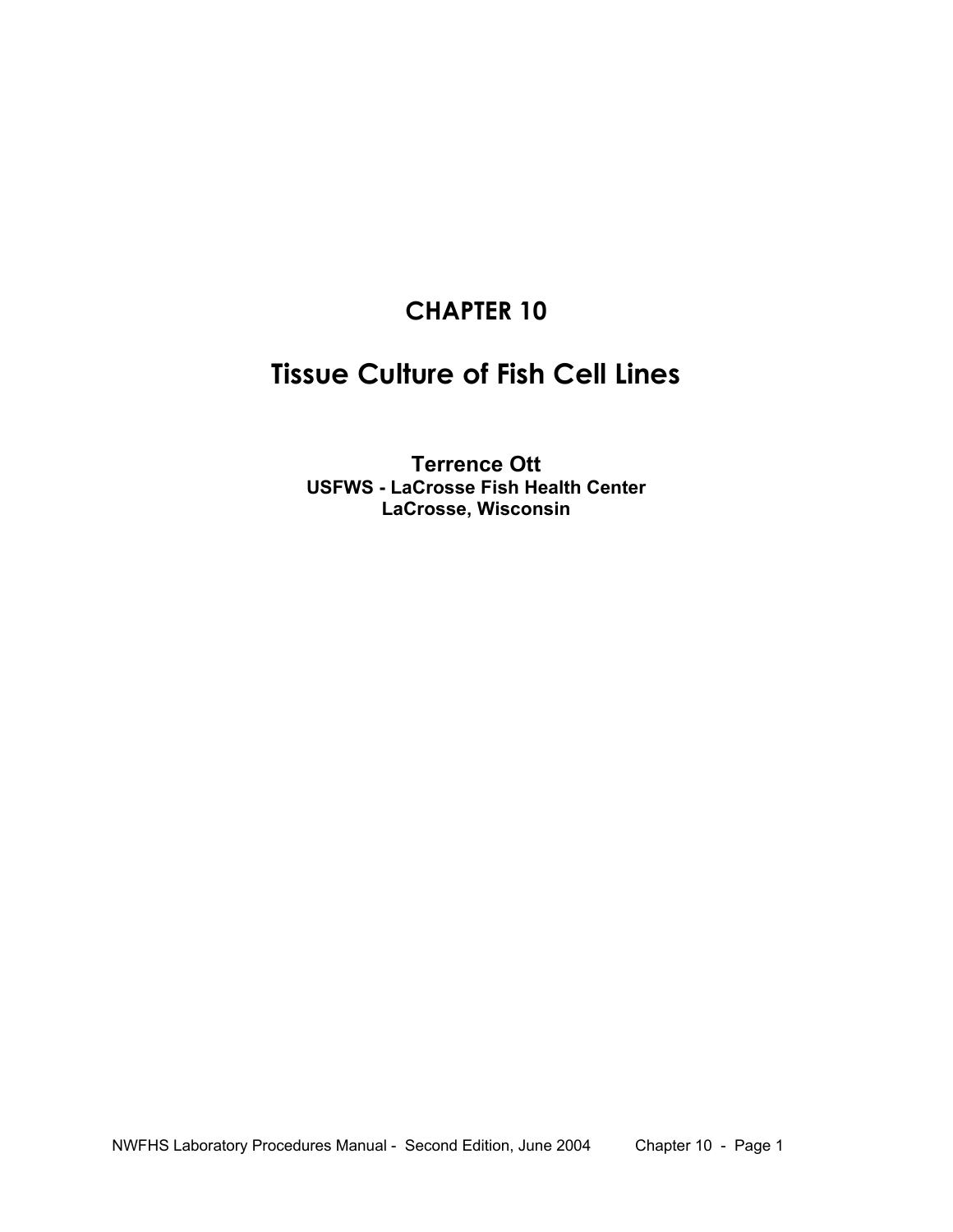## **I. Introduction**

The purpose of this protocol is to provide fish health personnel with guidelines for effective poikilothermic cell culture techniques. Cell culture techniques are an important aspect of the quality control program for the National Wild Fish Health Survey. Healthy, sensitive and mycoplasma-free cells are essential for detection of fish viruses in free-ranging fish populations. This chapter outlines specific cell lines to utilize for various fish species, the steps necessary for optimal growth of cell lines, standardization among laboratories, and quality assurance procedures for tissue culture.

Redundancy is the cornerstone of a successful cell culture program. Every cell line cultured must be "backed up" by cells in frozen storage. Cell culture systems are biological entities with specific physiological needs, much like any other laboratory animals. They require ongoing care, adequate nutrition, a proper environment, and regular checkups. The fish health biologist must provide the cultures with an optimum environment for survival. If this environment is not provided, the cells can be unacceptable for viral testing of free-ranging fish populations.

## **II. Recommended Cell Lines for Various Fish Species**

Refer to Table 1 in Chapter 11- Virology, for a listing of recommended cell lines and incubation temperatures to detect target viruses.

## **III. Maintenance of Stock Cell Lines & Passage of Cell Monolayers**

## **A. MATERIALS**

 Fish cell line of choice L-glutamine - 200 mM (100x) Minimum Essential Medium (Eagle) with 10% Fetal bovine serum Trypsin - EDTA Culture flask (75 cm<sup>2</sup> or 25 cm<sup>2</sup>) Pipettes, sterile, cotton plugged, 1-mL, 5-mL, and 10-mL 70% isopropanol Graduated cylinder, 100-mL Glass bottle 100-mL Beaker, 500-mL Bleach

### **B. SELECTING AND EXAMINING CELL CULTURES**

- 1. Work with only one cell line or one kind of primary culture at a time and decontaminate work surfaces between lines with 70% isopropanol. In this way, a single incident of contamination will not affect the entire stock.
- 2. Make certain that culture medium over cells is optically clear and free of evidence of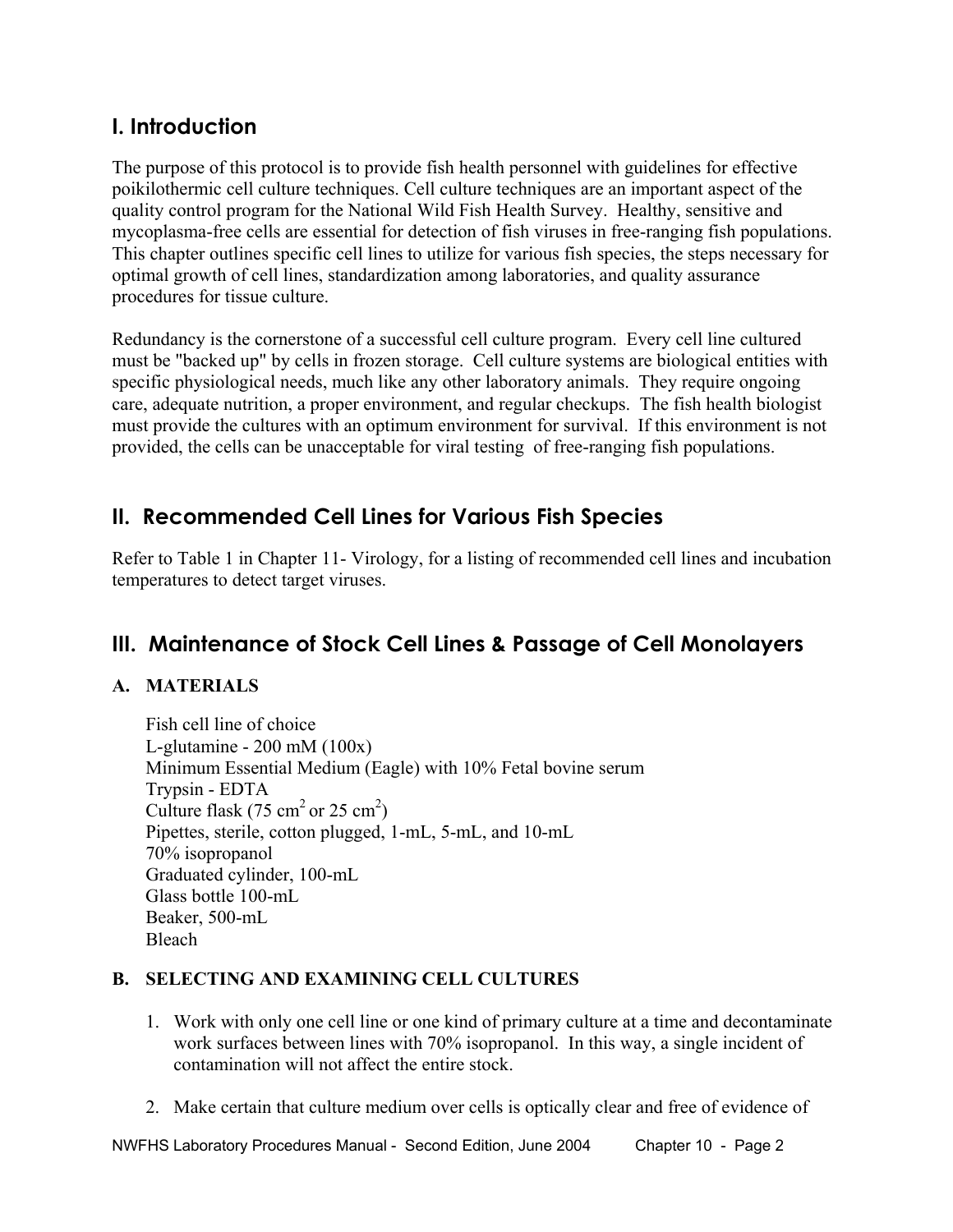microbial or fungal contamination.

- 3. Only mycoplasma-negative cell lines should be used. The presence of infected lines in the laboratory provides an ongoing threat to the health of all cell lines.
- 4. Examine cell sheet with an inverted microscope and determine that cell morphology agrees with that of the description for that cell line. The cell culture must be confluent, have no foci or areas of necrosis or other factors that indicate culture may be infected or contaminated.
- 5. Use cells that are relatively young in the stationary phase. Cells allowed to remain too long in the stationary phase do not survive trypsinization and transfer.

## **C. PREPARING A STERILE WORK AREA**

- 1. Thaw Trypsin-EDTA, this solution should be kept cool during use.
- 2. Wipe down all interior surfaces of the laminar flow hood with 70% isopropanol.
- 3. Disinfect all items introduced into the hood with 70% isopropanol, e.g., media containers and pipettors.
- 4. Load work area with appropriate pipettes, beaker, graduated cylinder, glass, bottles, and 75 cm<sup>2</sup> or  $25 \text{ cm}^2$  culture flasks.
- 5. Wash hands and wrists thoroughly with an antibacterial soap prior to working with cell lines. Additional disinfection of the hands and wrists can be done with 70% isopropanol before and after each operation. Disposable latex gloves can also be worn to prevent the drying effects of alcohol to the skin.

### **D. PREPARING A CELL SUSPENSION**

- 1. Aseptically decant medium from the flask of cells into a beaker containing diluted bleach or other disinfectant taking care to prevent backsplash of chlorine or disturbance of the cell layer.
- 2. Rinse cell monolayer with about 5 mL per 75 cm<sup>2</sup> flask or about 2 mL per 25 cm<sup>2</sup> flask of dispersing solution (trypsin-versene (TV) or trypsin – EDTA), wash all internal surfaces of the culture vessel, then decant solution into beaker containing bleach.
- 3. Add about 2 to 3 mL per 75 cm<sup>2</sup> flask or 1 to 2 mL per 25 cm<sup>2</sup> flask, of fresh dispersing solution using pipettor and make certain that it contacts the entire cell sheet. Rock the culture vessel during the next 3 to 5 minutes to ensure contact between dispersing solution and cell sheet and expedite cell separation.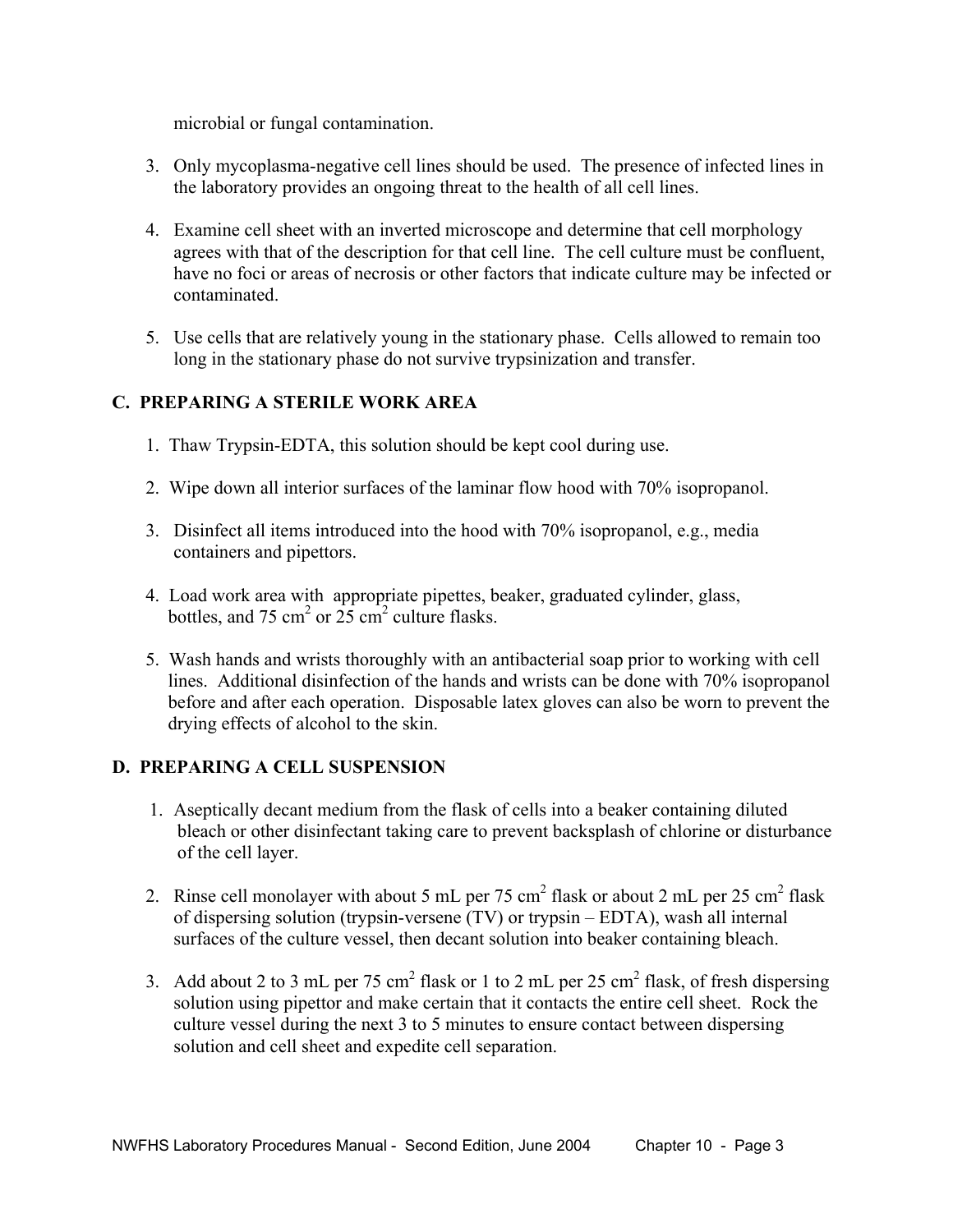**Note:** Cells will appear rounded when examined with an inverted light microscope and the monolayer will become opaque and grossly visible.

- 4. When cells are sufficiently loosened by the dispersing solution, strike the flask lightly on the palm of your hand to dislodge them. Triturate with a sterile 5 mL pipette until cells are single or in aggregates of two or three cells.
- 5. Immediately add at least 10 mL of fresh growth media (MEM-10 w/ L-glutamine) to the flask and pipette several times to break up any aggregates of cells.
- 6. Considerations when working with either ASK or SHK-1 cell lines.
	- a. Cell dispersion:
		- i. Wash cells twice with sterile PBS without  $Ca<sup>2</sup>$ .
		- ii. Add 1.5 mL trypsin solution to flask  $(75 \text{ cm}^2)$ .
		- iii. Watch cells in microscope and pour off excess trypsin before the cells have completely rounded up. Knock carefully on the flask until the cells are loosened.
	- b. Split ratio:
		- i. 1:2 is adequate, but if cells are growing well, 1:3 will also work.
- ii. Split every 7-10 days at  $20^{\circ}$ C.
	- c. Use Leibovitz L-15 tissue culture medium (see Chapter 11, Appendix B).

### **E. DETERMINE THE APPROPRIATE MEDIUM VOLUME AND SPLIT RATIO**

Determine the total volume of medium needed per flask to maintain the cell lines until the next propagation. Table 2 provides general guidelines of split ratios for various cell types. The culture flasks require minimum volumes as follows:

| Medium volume   | Flask size         |  |
|-----------------|--------------------|--|
| $5 \text{ mL}$  | $25 \text{ cm}^2$  |  |
| $20 \text{ mL}$ | $75 \text{ cm}^2$  |  |
| $50 \text{ mL}$ | $150 \text{ cm}^2$ |  |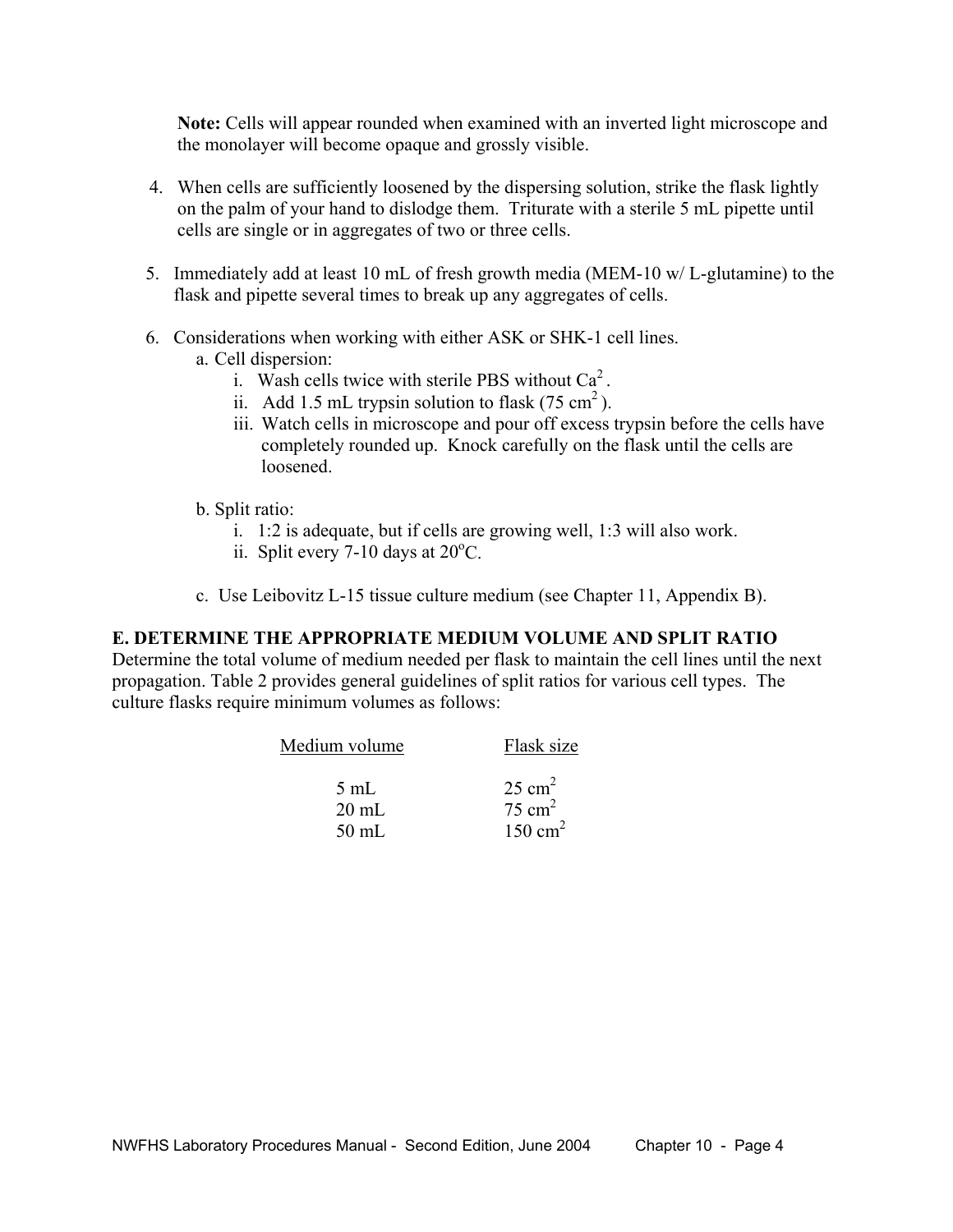| <b>CELL LINE</b><br>ATCC <sup>a</sup><br>Designation | Common <sup>b</sup><br>Name | Nominal<br>split Ratio | Suggested<br><b>Seeding Rate</b><br>$(\text{per mL})$ | For<br>24-well<br><b>PLATES</b> | <b>INCUBATION TEMP (°C)</b><br>Suggested | Range     |
|------------------------------------------------------|-----------------------------|------------------------|-------------------------------------------------------|---------------------------------|------------------------------------------|-----------|
| CRL-1681                                             | <b>CHSE-214</b>             | $1:4 - 8$              | 200,000                                               | 300,000                         | $15 - 20$                                | $04 - 27$ |
| $CCL-55$                                             | $RTG-2$                     | $1:3 - 6$              | 200,000                                               | 300,000                         | $15 - 20$                                | $04 - 26$ |
|                                                      | <b>EPC</b>                  | $1:4 - 8$              | 500,000                                               | 500,000                         | $20 - 25$                                | $15 - 30$ |
| $CCL-42$                                             | <b>FHM</b>                  | $1:4-6$                | 500,000                                               | 500,000                         | $25 - 30$                                | $0 - 36$  |
| CCL-59                                               | <b>BB</b>                   | $1:3 - 4$              | 200,000                                               | 300,000                         | $25 - 30$                                | $20 - 30$ |
| CCL-91                                               | $BF-2$                      | $1:2 - 3$              | 200,000                                               | 300,000                         | $25 - 30$                                | $20 - 30$ |
|                                                      | WSSK-1                      | $1:4 - 8$              | 300,000                                               | 300,000                         | $15 - 25$                                | $15 - 30$ |
|                                                      | WSS-2                       | $1:4 - 8$              | 300,000                                               | 300,000                         | $15 - 20$                                | $15 - 25$ |
|                                                      | <b>CCO</b>                  | $1:2 - 4$              | 200,000                                               | 300,000                         | $25 - 30$                                | $20 - 30$ |
| CRL-2747                                             | <b>ASK</b>                  | $1:2 - 3$              | 200,000                                               | 300,000                         | $15 - 20$                                | $15 - 20$ |
|                                                      | $SHK-1$                     | $1:2 - 3$              | 200,000                                               | 300,000                         | $15 - 20$                                | $15 - 20$ |

#### **Table 2 - Seeding Guidelines for Subculturing Fish Cell Lines**

 a American Type Culture Collection, Rockville, MD designation for Certified Cell line. <sup>b</sup>CHSE-214,Chinook Salmon Embryo; RTG-2, Rainbow Trout Gonad; EPC, Epithelioma Papulosum Cyprini; FHM, Fat Head Minnow; BB, Brown Bullhead; BF-2, Bluegill Fry; WSSK-1, White Sturgeon Skin; WSS-2, White Sturgeon Spleen; CCO, Channel Catfish Ovary; ASK, Atlantic Salmon Kidney; SHK-1, Salmon Head Kidney.  $\mathcal{L}_\text{max}$  and  $\mathcal{L}_\text{max}$  are the set of the set of the set of the set of the set of the set of the set of the set of the set of the set of the set of the set of the set of the set of the set of the set of the set o

- 1. If cells are a confluent monolayer, were recently passed, but are older than 10 days, EPC and CHSE-214 cells can be split 1:8. Other cell lines can be split depending on prior performance and the flask size following the guidelines above. Cells should not be allowed to become too thick or old before splitting or they will clump and generally not perform as well as regularly passed cell cultures. Changing the medium in older flasks the day before splitting will help revive inactive cells and reduce clumping and cell debris.
- 2. If cell counts are done using a hemocytometer they should be approximately  $2 \times 10^5$ to 5 x  $10^6$  cells/mL. Decant or pipette the correct aliquots of cell suspension into each flask; i.e., when diluting a 75 cm<sup>2</sup> flask of EPC cells to make 4 daughter flasks at a 1:8 split ratio. You must place 84 mL MEM-10/Hepes into a 100 mL glass bottle. After cell sheet is lifted withdraw 8 mL MEM-10 from glass bottle and place in flask of cells. This will give you the 1:8 split ratio. Triturate to break up clumps. Remove 4 mL of MEM-10 w/ cells from flask and place in 100 mL bottle containing 76 mL MEM-10. The 80 mL of cell suspension is then decanted equally into four  $75 \text{ cm}^2$  flasks.
- 3. Label the flask(s) with cell line initials, passage number, date, splitting ratio, operator initials and lot #=s of medium used as follows:

EPC Pass #99 08-14-97 1:8 TJO lot 105B (NaHCO<sub>3</sub>)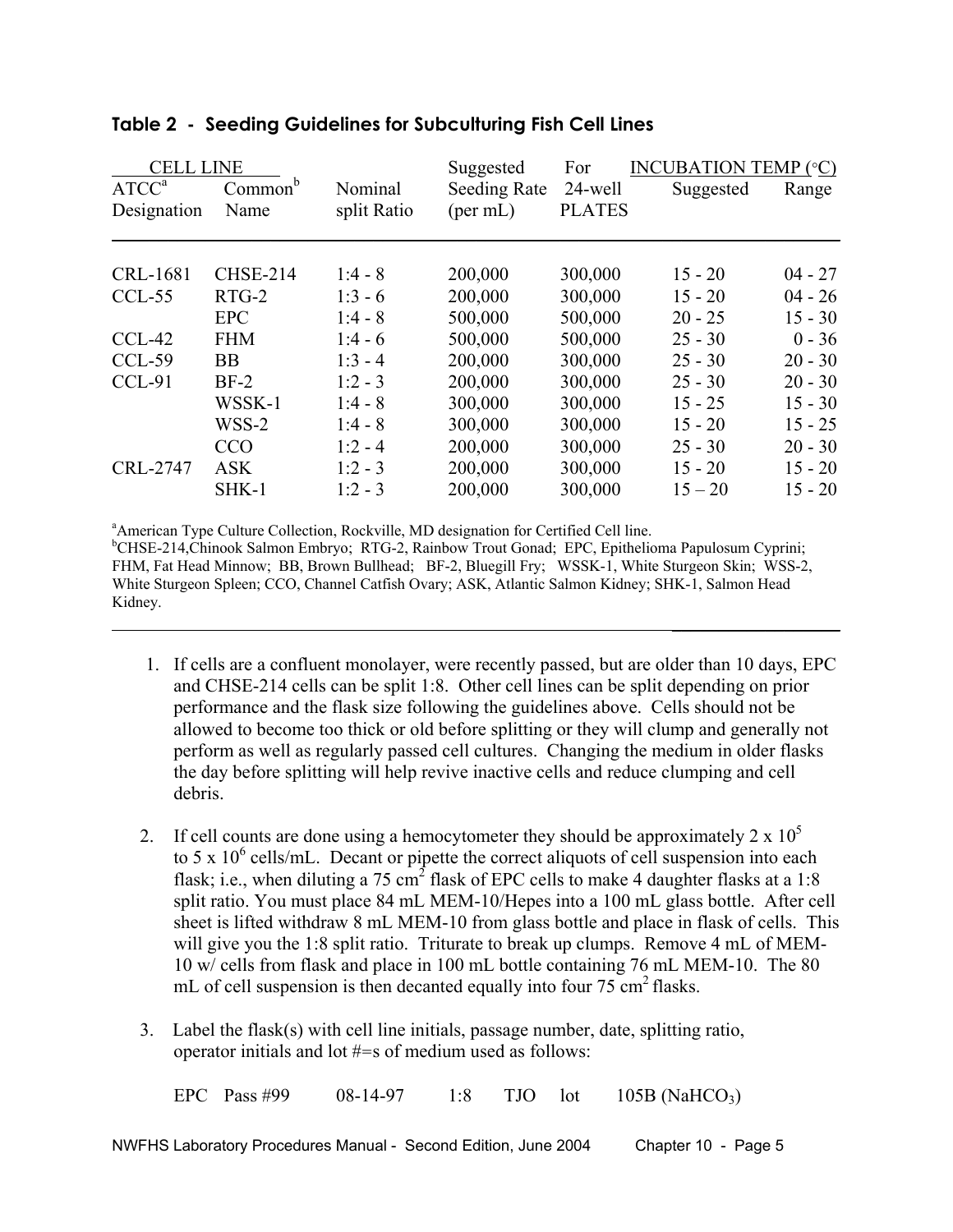4. Incubate cells at the optimum growth temperature (see Table 2 ) and allow them to form a cell monolayer without changing the medium.

**NOTE:** After a salmonid cell layer is confluent, the flask can be transferred to a 15<sup>o</sup>C or 10°C incubator for holding until use. If they are to be held for extended periods of time (up to 3 months) the medium should be replaced with MEM-5 and the cells incubated at 4°C. With a change of growth medium and return to appropriate incubation temperatures the cells resume normal replication.

## **IV. Cell Counting Using the Hemocytometer**

Rarely are cells counted during routine propagation of cell lines, however the use of a hemocytometer is a practical method for determining cell numbers in cell suspensions. The Improved Neubauer Hemocytometer consists of two chambers, each of which is divided into nine 1.0-mm<sup>2</sup> squares. A matching cover glass that is supplied with the chamber is supported 0.1 mm over the squares so that the total volume over each square is  $1.0 \text{ mm}^2 \times 0.1 \text{ mm}$  or  $0.1 \text{ mm}^3$ or  $10^{-4}$  cm<sup>3</sup>. Since 1 cm<sup>3</sup> is approximately equal to 1 mL, the cell concentration/mL is the average count per square x  $10<sup>4</sup>$ . Routinely, cells are counted in a total of ten 1 mm squares (fill both sides of the chamber and count the four corner and the middle squares on each side).

To reduce counting errors, count cells that touch the outer line to the left and top of the square, but do not count cells touching the outer line to the right and bottom of the square. Hemocytometer counts do not distinguish between living and dead cells unless a vital stain is used such as Trypan Blue.

Trypan Blue stain is not absorbed by living cells and can be used to distinguish between viable and nonviable cells in cell counts. Use a 1:1 dilution of cell suspension with 0.1% Trypan Blue stain and count only unstained cells. Do not count debris or dead cells that stain blue.

Trypan Blue has a greater affinity for serum proteins than for cellular protein. If the background is too dark, cells should be pelleted (10 min at 500 rpm) and resuspended in protein-free medium or Hanks salt solution prior to counting.

## **A. MATERIALS - (see Chapter 11 -Appendix B: Media for Tissue Culture and Virology)**

 Hemocytometer chamber 75 cm<sup>2</sup> flask of cells Trypan Blue (0.1% in PBS) Microscope Dilution tubes (12 x 75 mm) Pasteur pipette Hanks balanced salt solution, or MEM-0 (MEM w/o serum) Trypsin - EDTA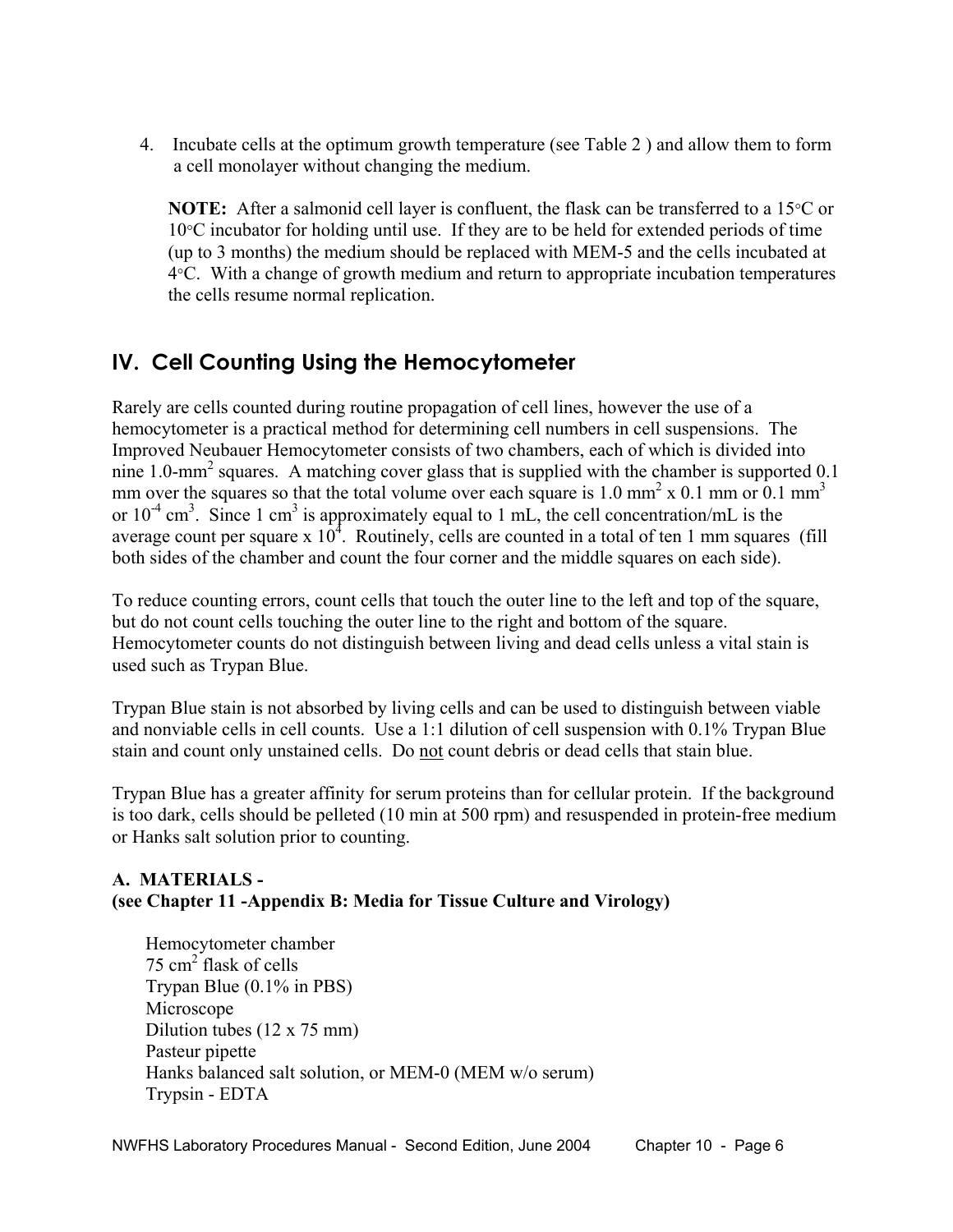Pipettes 1-mL, sterile, cotton plugged 22 x 22 mm cover-slips

### **B. PROCEDURE**

- 1. Select a healthy ( $log phase$ ) 75 cm<sup>2</sup> flask of cells and remove cells from flask surface following methods described in "Maintenance of stock cell lines and passage of cell monolayers".
	- 2. Re-suspend cells in tissue culture medium (MEM-0). For ease and accuracy in counting, the hemocytometer should be filled with cell suspensions containing approximately 20- 50 cells/mm<sup>2</sup> (1 x 10<sup>5</sup> to 2 x 10<sup>5</sup> cells/mL). Dilutions vary depending on age of the cells, cell density and cell aggregation.
	- 3. Aseptically transfer 0.5 mL of the cell suspension into a dilution tube.
	- 4. Add 0.5 mL Trypan Blue stain (0.1%).

 **Note:** If cells are exposed to Trypan Blue for extended periods of time, viable cells, as well as non-viable cells, may begin to take up dye.

- 5. Gently mix to suspend the cells evenly. With a 22 x 22 mm cover-slip in place on top of the hemocytometer, use a Pasteur pipette to transfer a small drop of Trypan Blue-cell suspension mixture to both chambers. Carefully touch the edge of the cover-slip with the pipette tip and allow each chamber to fill by capillary action. Don't overfill or underfill the chambers.
- 6. Using a microscope with a 10x ocular and a 10x objective count 10 squares (5 from each chamber) as outlined above.
- 7. Calculate the  $\#$  of cells/mL and the total  $\#$  of cells as follows:

Cells/mL = x (mean) count per square x  $10^4$  x Trypan Blue dilution factor

Total cells in flask = cells/mL x total volume of cell suspension

e.g., total # cells counted in 10 squares =  $300$  cells

x count/square  $= 300$  cells/10 squares  $= 30$  cells

cells/mL =  $30 \times 10^4 \times 2$  (dilution factor) cells/mL =  $60 \times 10^4$  cells/mL cells/mL =  $6.0 \times 10^5$  cells/mL

Total cells =  $6.0 10^5$  cells/mL x 8 mL (original volume cell suspension) Total cells =  $48.0 \times 10^5$  cells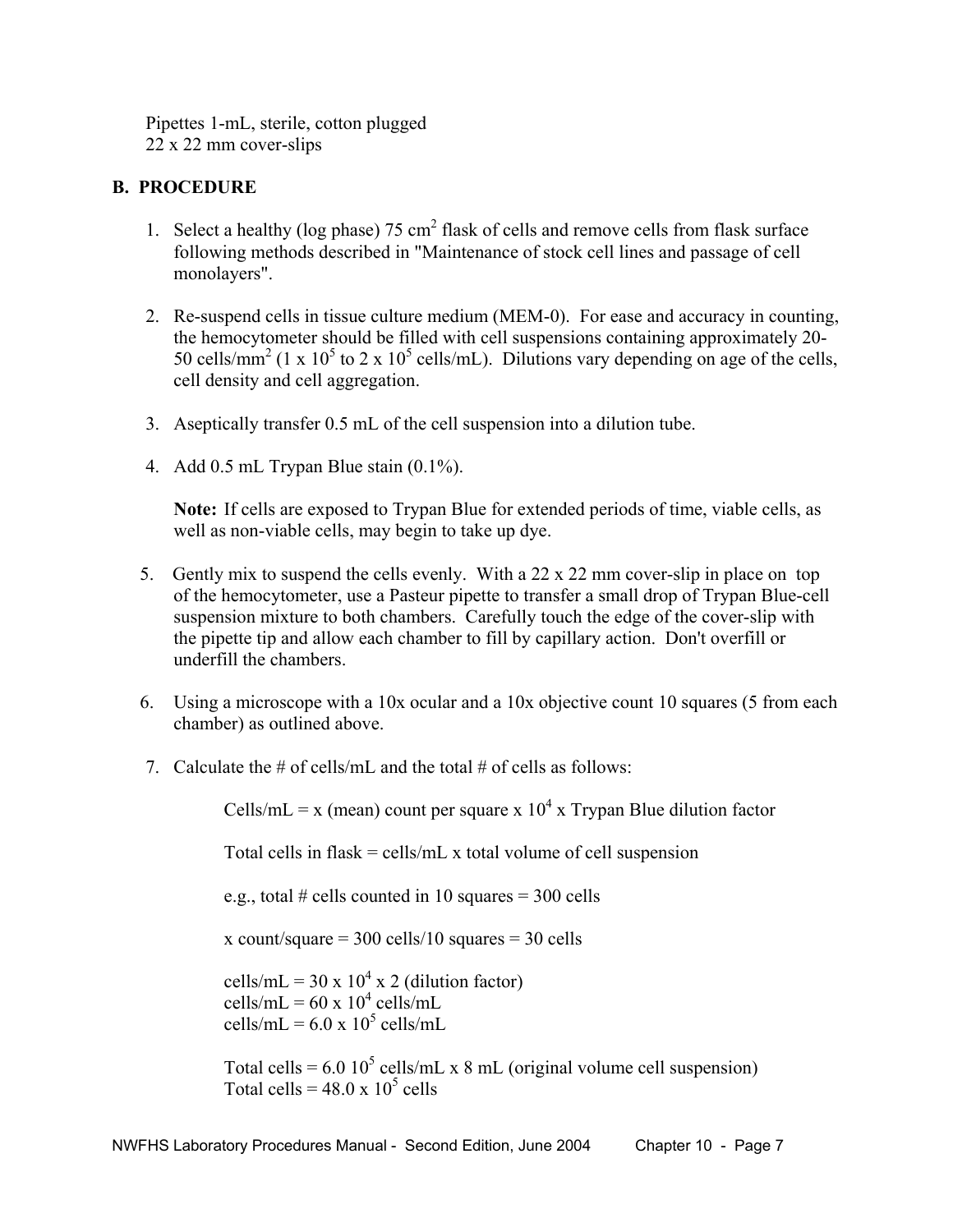Total cells =  $4.80 \times 10^6$  cells

If the cells/mL calculated is not within the recommended range of cell density, use the following formula to adjust the dilution in your flask before splitting.

mL medium needed = (actual cells/mL) (vol. of cell suspension)/ desired cells/mL

e.g., actual count =  $6 \times 10^6$  cells/mL desired count =  $1 \times 10^6$  cells/mL volume of cell suspension = 8 mL mL medium needed  $= x$ 

 $x = mL$  medium needed = 6 x 10<sup>6</sup> cells/mL x 8 mL / 1 x 10<sup>6</sup> cells/mL

mL medium needed =  $48 \times 10^6$  mL / 1 x  $10^6$ 

 $= 48$  mL

Since you have 8 mL already in the flask, you would need to add 40 mL of medium to the flask before splitting to get the recommended seeding cell density for each new culture.

## **V. Cryopreservation of Fish Tissue Cell Lines**

#### **A. MATERIALS**

Fish cell line of choice  $(75 \text{ cm}^2 \text{ flask})$ Trypsin-versene solution Minimum Essential Medium (Eagle) with 10% FBS Freezing medium (Origen) Sterile (internal thread) cryovial tubes Pipettes 5-mL, sterile, cotton plugged 12x75 mm test tube, sterile  $75 \text{ cm}^2$  flasks

**NOTE:** Protective safety glasses and gloves are required when handling vials stored in liquid nitrogen.

#### **B. FREEZING CELLS**

- 1. Change medium in a 75 cm<sup>2</sup> flask of rapidly growing (log phase) cells. Incubate at appropriate temperature for cell line of choice for 24 hours.
	- 2. Pour off medium and trypsinize the cell sheet 3x with trypsin-versene solution, let stand 2-5 minutes, rap the flask on palm of hand to dislodge cells and plate two 75  $\text{cm}^2$ flasks. Incubate overnight at appropriate temperature.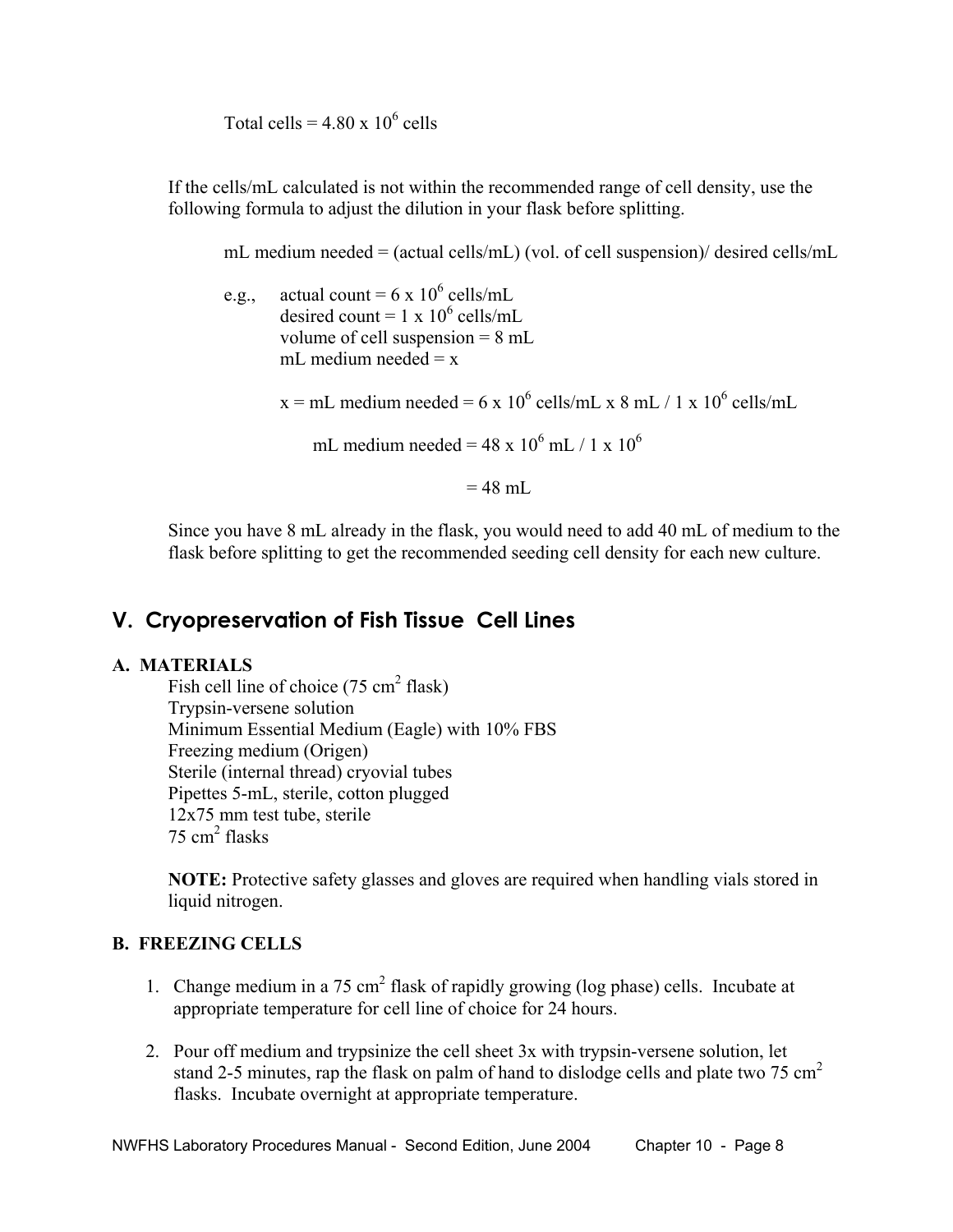- 3. Remove cell monolayers from the flasks using method described in Section III. Maintenance of stock cell lines and passage of cell monolayers (page 2). The cells should be rapidly growing and do not need to be confluent.
- 4. Transfer the cell suspension to a sterile 12x75 mm test tube and centrifuge at 1000 rpm for 15 minutes to form a cell pellet.
- 5. After pelleting cells by centrifugation pour off supernatant and re-suspend pellet with 3 mL of Origen Freezing Medium, or other suitable solution such as 7% DMSO.
- 6. Aliquot 1.0 mL of cell suspension into each of 3 cryovials. Seal and label with cell line, passage number, and date.

 Note: Before beginning the freezing process, the cells should equilibrate with the freeze medium for 5 min but no longer than 10 min, including the time it takes to resuspend and transfer the cells to the cryovials.

- 7. Place the cryovials in a freezing container containing isopropanol and freeze at -70°C for 24 hours.
- 8. After 24 hours, remove one cryovial to test for cell viability:
	- Rapidly defrost the contents of the cryovial in 30°C water bath.
	- Disinfect the outside of the cryovial with isopropanol.
- Resuspend the cell pellet in 5 mL of MEM-10 and plate in a 25 cm<sup>2</sup> flask.
	- Incubate the cells for 24 hours at the proper temperature for the cell line.
	- After 24 hours observe flask for the attachment of cells and cell growth.
	- 9. If the test culture has survived the freezing process, the remaining cryovials can be transferred into liquid nitrogen or -70°C ultra-low freezer for long term storage.

### **C. THAWING CRYOPRESERVED CELLS**

- 1. Before thawing the cells, prepare and warm the MEM-10 to 15°C.
- 2. Pipette warmed growth medium  $(10 \times$  the cell suspension) into a sterile  $12x75$  mm test tube. Repeat for the number of cryovials being thawed.
- 3. Thaw the cryovials of cells quickly in a  $37^{\circ}$ C water bath. As soon as the ice has melted, remove the cryovial from the water bath and decontaminate the outside of the cryovial with 70% isopropanol.
- 4. Aseptically transfer the cryovial contents to a sterile  $25 \text{ cm}^2$  culture flask containing 5 mL of MEM-10. Incubate 24 hours at 20°C to determine cell viability. Exchange the growth medium after 24 hours.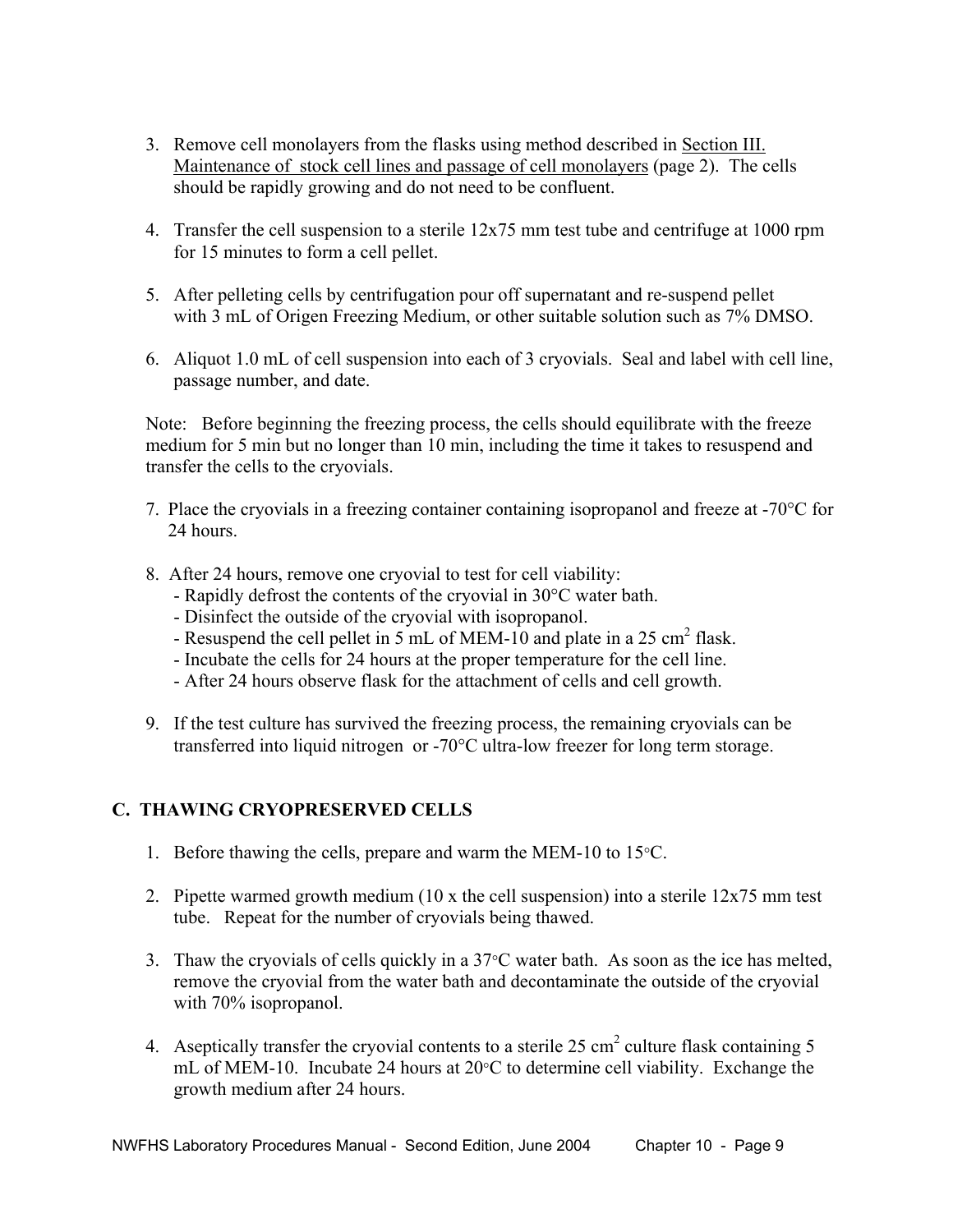## **VI. Quality Control in Tissue Culture**

## **A. PRECEPTS OF CELL CULTURE**

The following list provides guidelines in maintaining fish cell lines and avoiding tissue culture contaminants:

- 1. Maintain stock cultures separate from working cultures.
- 2. Employ a redundant approach for maintaining stock cultures.
- 3. Employ an annual testing program for mycoplasma for each year's serum supply.
- 4. Use high-purity or tissue culture quality water for all solutions.
- 5. Test the sterility of all locally prepared solutions before use. Discard any reagent of medium in which contamination is observed.
- 6. Avoid the use of any antibiotics in maintaining stock cultures.
- 7. Never mouth pipette samples, cell lines, or media.
- 8. Work with only one cell line at a time to prevent cross contamination by cells and/or potential contaminants.
- 9. Never handle all cultures of a cell line in one day. This prevents the risk of contaminating an entire active stock of a cell line if contamination is accidentally introduced.
- 10. Prepare and keep multiple daughter cultures.
- 11. Subculture stock cultures infrequently and keep salmonid cell lines at low temperature  $(4^{\circ}C)$ .
- 12. On an annual basis, discard working cultures of the previous year and replace with new working cultures from active or frozen stock cultures that have been tested for viral sensitivity and are mycoplasma free.
- 13. Test cell lines for mycoplasma contamination at 6 month intervals.
- 14. Keep detailed records of solution preparation and cell histories.
- 15. Have laminar flow hoods certified by a reputable company on an annual basis.

## **B. STANDARDIZATION OF CELL LINES FOR THE WILD FISH SURVEY**

Standardization of initial viral testing and corroborative methods is an important component of the Wild Fish Health Survey. All viral testing will utilize cell lines traceable to cell lines from the American Type Culture Collection (ATCC) when available. At the minimum, cell lines will be tested annually for mycoplasma infection and every three years for viral sensitivity. See Chapter 11, Table 1, for a list of primary and complimentary cell lines for the detection and isolation of specific viral pathogens of fish.

## **C. MYCOPLASMA SCREENING OF CONTINUOUS CELL LINES**

Mycoplasma screening should be an integral part of the quality control program within all fish health diagnostic laboratories utilizing cell culture systems. Mycoplasmas are microbes that lack cell walls and are related to, but distinct from, bacteria. With a minimum size of  $0.2$  to  $0.3 \mu m$ , mycoplasmas are the smallest free living organisms known.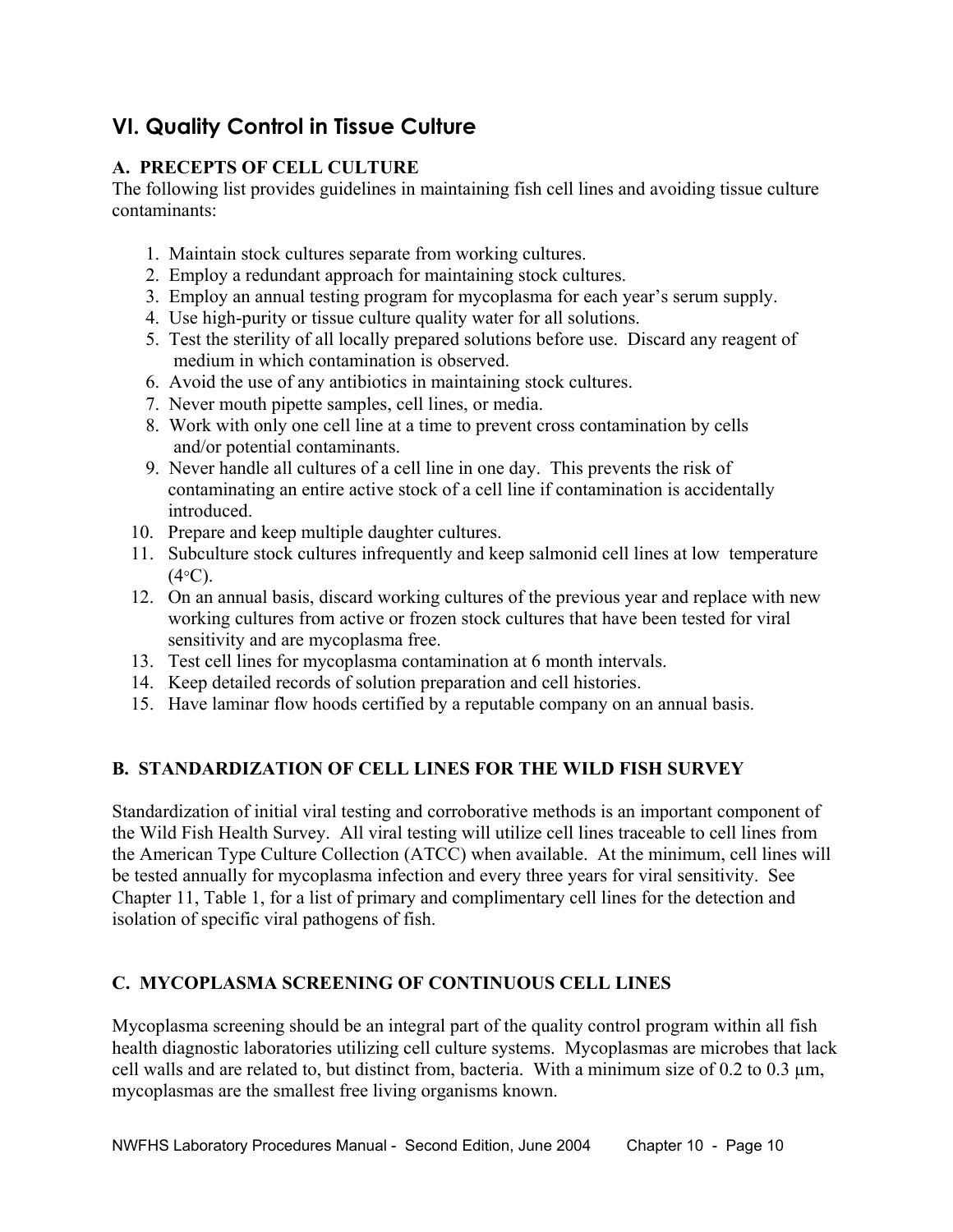Mycoplasmal contamination affects virtually every measurable cell culture parameter. Various enzymes, cytokines, and differentiated cellular functions can be suppressed and/or induced. Mycoplasmas may alter cell surface antigenic characteristics. Mycoplasmal contamination may induce chromosomal breakage, deplete nutrients from growth medium, and interfere with viral expression and/or viral isolation. Plaque and cellular morphology may be altered.

#### **1. Asepsis**

Mycoplasmas may be introduced by contaminated sera or reagents of a bovine or piscine origin (serum and trypsin), or contamination during handling of cell lines. However, the majority of contamination can be attributed to cross-contamination from other infected cell lines. Critical to preventing the majority of mycoplasma contamination is the establishment of effective aseptic techniques and routine testing. Effective aseptic techniques such as clean disinfected work surfaces, clean hands, and workers abstaining from talking during culture manipulations will prevent most sources of mycoplasma infection.

#### **2. Routine Testing**

#### **a. Frequency**

It is incumbent upon all fish health diagnostic laboratories to validate the absence of these covert microorganisms in their cell cultures. Routine testing should include annual screening to ensure stock cell lines, sera and trypsin are mycoplasma free. Mycoplasma testing of sera and trypsin should be done on a lot number basis.

All cell line stocks to be stored under cryogenic conditions should be tested prior to freezing. In addition, all cell lines received from outside sources, including commercial cell banks, should be quarantined and tested prior to use.

#### **3. Screening Methods**

There are a number of direct and indirect procedures for the detection of mycoplasma contaminants. In addition to direct methods such as staining with a DNA fluorochrome, there are an increasing number of ELISA and/or PCR mycoplasma test kits that also provide sensitive and rapid results. No single method may be entirely adequate, and each should be evaluated for overall sensitivity and performance.

#### **a. Mycoplasma Test Kits**

The following table lists several mycoplasma kits and their assay parameters as listed in the general information provided by the manufacturer. Follow manufacturer's instruction for mycoplasma testing of cell cultures and media.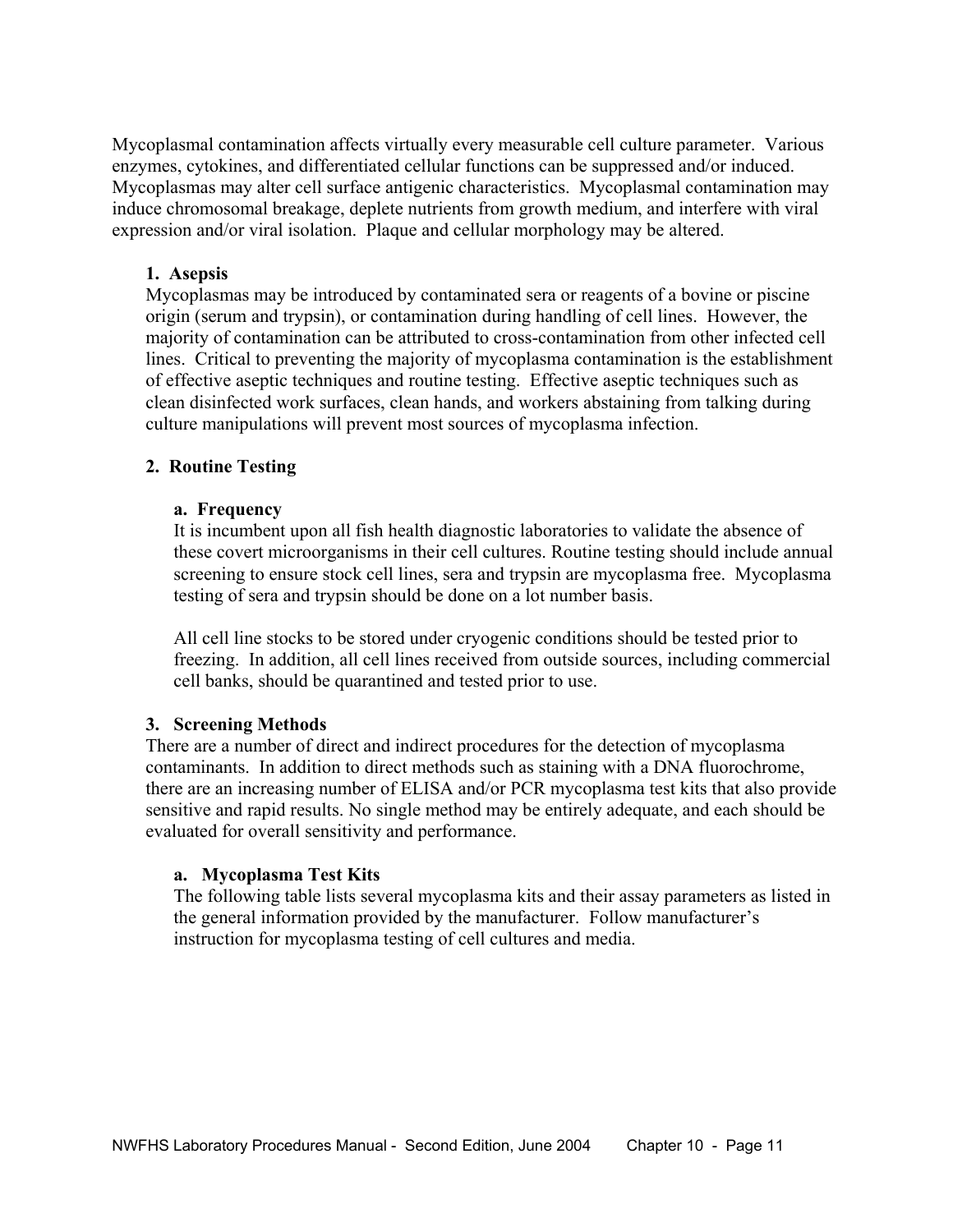|                                           | Mycoplasma Test Kits Available from Various Manufacturers <sup>a</sup> |                                                        |                                          |                                            |
|-------------------------------------------|------------------------------------------------------------------------|--------------------------------------------------------|------------------------------------------|--------------------------------------------|
|                                           | <b>Molecular Probes</b>                                                | American Type<br><b>Culture Collection</b><br>(ATCC)   | Life<br>Technologies<br>(formerly Gibco) | Roche<br>(formerly Boehringer<br>Mannheim) |
| <b>ASSAY</b><br><b>PARAMETERS</b>         | MycoFluor Kit<br>Catalog#<br>M7006                                     | Catalog#<br>90-1001K                                   | Catalog#<br>15672-017                    | Catalog#<br>1663-925                       |
| Sensitivity                               | Can Vary                                                               | .1-1.6 cfu/ 5 ul                                       | Depends                                  | $>1000$ cfu/mL                             |
| <b>Detection Method</b>                   | <b>DNA</b> Florachrome                                                 | <b>Nested PCR</b>                                      | Visual                                   | Standard PCR &<br><b>ELISA</b>             |
| No of species<br>detected                 | At least two                                                           | 8 common                                               | All common                               | All common                                 |
| <b>Time Required</b>                      | Two hours                                                              | 1 day                                                  | 4-5 days                                 | $1-2$ day                                  |
| <b>Number of Tests</b><br>per Kit         | 100-200                                                                | 50                                                     | 50                                       | 96                                         |
| Cost per Kit <sup>b</sup>                 | \$161                                                                  | \$280                                                  | \$172                                    | \$371                                      |
| <b>Complete Kit</b>                       | N <sub>0</sub>                                                         | Yes                                                    | N <sub>0</sub>                           | Yes                                        |
| <b>Controls Provided</b>                  | Reference "Morphs"<br>similar to<br>mycoplasm<br>characteristics       | Yes                                                    | Yes                                      | Yes                                        |
| <b>Main Feature</b>                       | Rapid                                                                  | Sensitivity                                            | Sensitivity                              | Sensitivity                                |
| <b>Required Supplies</b><br>and Equipment | Fluor microscope<br>with DAPI filters                                  | <b>PCR</b> Reagents<br>Thermocycler<br>Electrophoresis | ATCC-L96 cells<br>Cell culture<br>plates | <b>ELISA Reader</b><br>Thermocycler        |

## **Table 4 - Various Screening Methods for Mycoplasma in Cell Cultures**

#### **DISCLAIMER**

**a** - This information is provided as a guideline only. The assay parameters described were obtained from general advertising and/or catalog descriptions for each product. Check with the manufacturer for updated and more specific information.

**b** - The prices listed are approximate list prices as of Nov 2003. Please check with the manufacturer or scientific supply company for current pricing information.

### **b. DNA Fluorochrome Staining**

DNA fluorochrome procedure has been shown to be 96-98% effective. It is a good, reliable indirect assay, however it requires some expertise in diagnosing low-level contamination.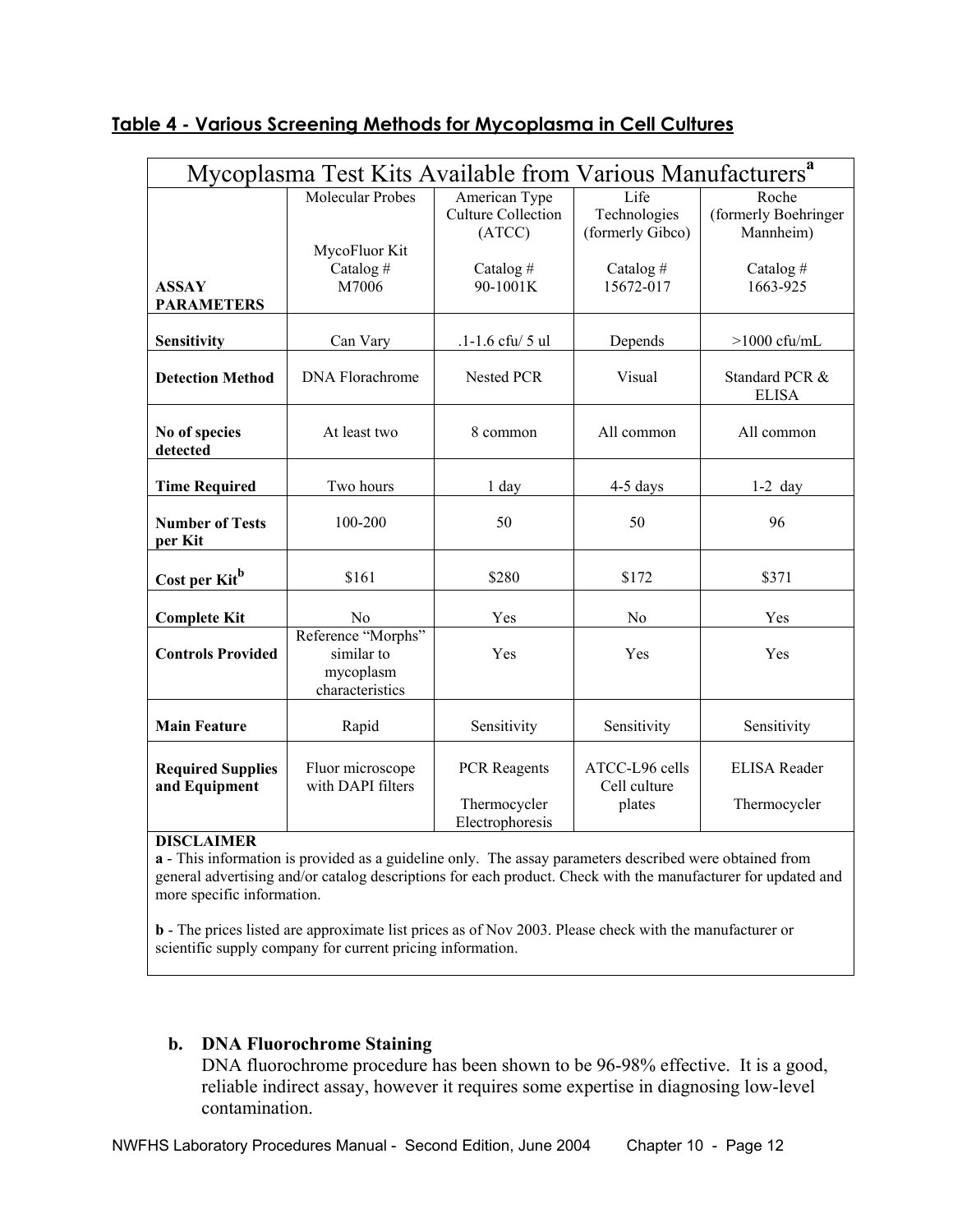#### **i. MATERIALS**

 Tissue culture cells grown in antibiotic-free media for at least 3 passages. Trypsin-EDTA solution Petri dish (use sterile non-toxic, "tissue culture clean") Sterile coverslips 22x22 mm (heat or flamed sterilized) MEM-10 Pipettes 5-mL, 10-mL, sterile, cotton plugged 20-mL cold , fresh fixative Forceps Bisbenzimide staining solution Microscope slides Mounting medium Pasteur pipettes Positive and Negative controls Coverslips

#### **ii. REAGENTS**

 Refer to MSDS and use all personal protective equipment when working with Bisbenzamide – strong mutagen.

| Bisbenzamide Fluorochrome Stain - Stock Concentrate |  |  |
|-----------------------------------------------------|--|--|
|-----------------------------------------------------|--|--|

| Bisbenzamide fluorochrome stain                  | $5.0 \text{ mg}$ |
|--------------------------------------------------|------------------|
| HBSS 1x, $w/o$ NaHCO <sub>3</sub> and phenol red | $100 \text{ mL}$ |
| Thimersol (final conc., $1:10,000$ )             | $0.01$ gm        |

Mix thoroughly at 22-25<sup>0</sup>C w/ magnetic stirrer for 30 min. and wrap bottle in aluminum foil and store in dark at  $2-8^0C$ .

Working Stain Dilution (100 mL)

- 1. Add 0.1 mL of stock concentrate to 100 mL of HBSS for final concentration of 0.05 ug/mL (Optimal fluorescence may range from 0.05 to 0.5 ug/l).
- 2. Store in a dark bottle wrapped in aluminum foil at  $2-8^{\circ}$ C.
- 3. Before use, mix thoroughly with magnetic stirrer at  $22{\text -}25^0C$  for 30 min.
	- 4. Examine periodically for microbial contamination. Discard when contaminated. Millipore filtration diminishes fluorescence.

#### Fixative

Glacial Acetic Acid - Methanol (1:3)

#### **iii. PROCEDURE**

#### 1. Plating cells

a. Examine the cell sheet under inverted microscope.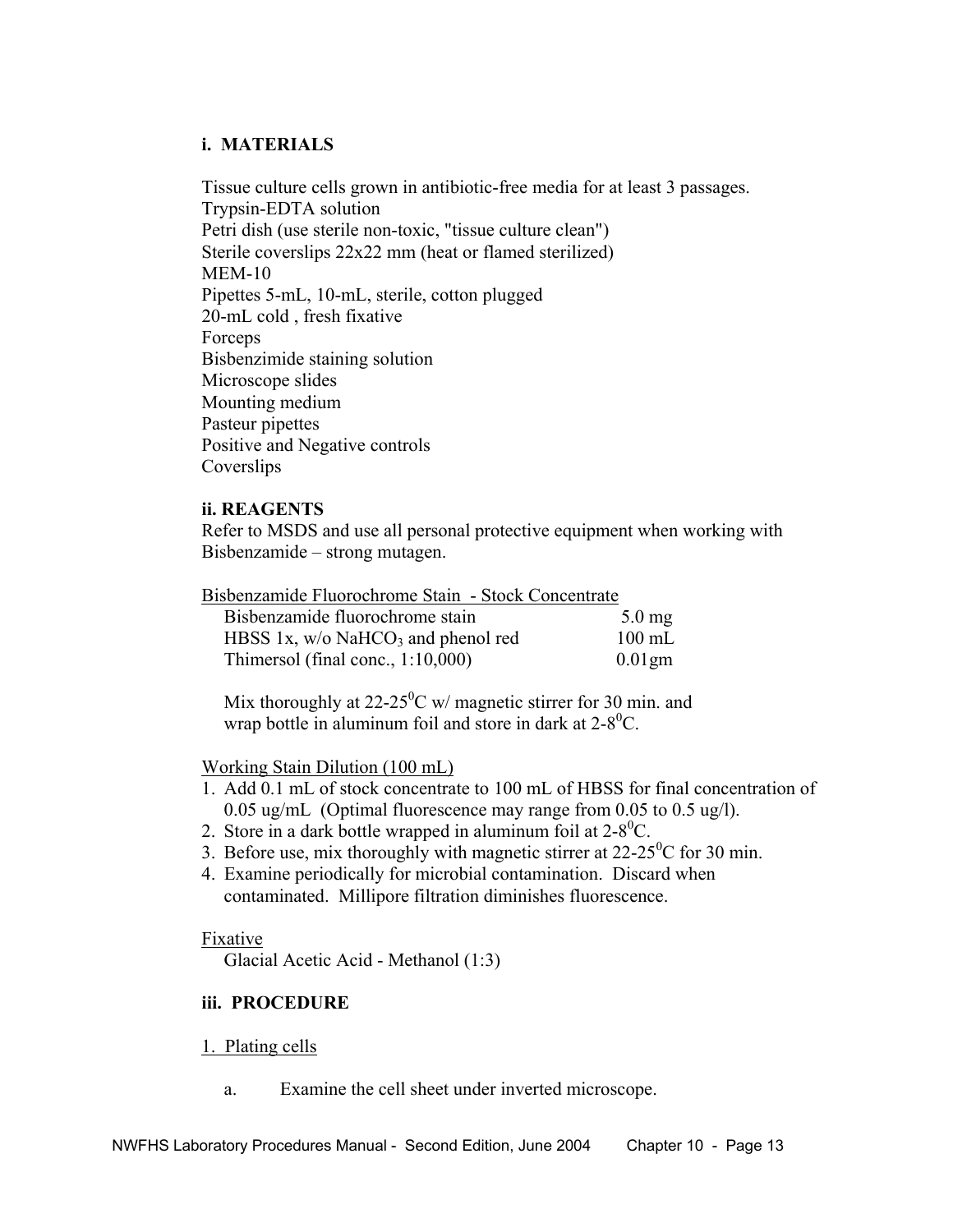- b. Decant growth medium from flask.
- c. Remove cell monolayer from flask using method described in "Maintenance of stock cell lines: passage of confluent cell monolayers".
- d. Place 10 mL MEM-10 in petri dish containing sterile coverslips.
- e. Using the same pipette, add 4 to 5 mL MEM-10 to the flask of cells and triturate the cell suspension to disrupt clumps.
- f. Place 5 mL of the cell suspension into the petri dish and discard the remainder.
- g. Label the petri dish with your initials, and date. Incubate at the same temperature used for propagation of the cell culture being tested.

#### 2. Staining cells

- a. Carefully examine coverslips in petri dish using inverted microscope.
- b. If the cells are healthy and confluent, draw off the medium with a 10 mL pipette.
- c. Immediately add 10 mL cold, fresh fixative to the petri dish. Fix for 5 to 10 min.
- d. Pipette off the fixative and repeat the fixative step.
- e. Remove the second fixative application and thoroughly drain the coverslips.
- f. Flood the coverslips with several drops of bisbenzimide stain, and allow them to incubate for 30 minutes at ambient temperature. Remember to mix stain prior to use.
- g. Remove the stain with a Pasteur pipette.
- h. Rinse the coverslips 3 times with sterile distilled water.
- i. Drain one coverslip on a paper towel.
- 3. Mounting and Examining Cells
	- a. Label a slide with the position of the coverslips; i.e.,  $(+)$ ,  $(-)$ , and test.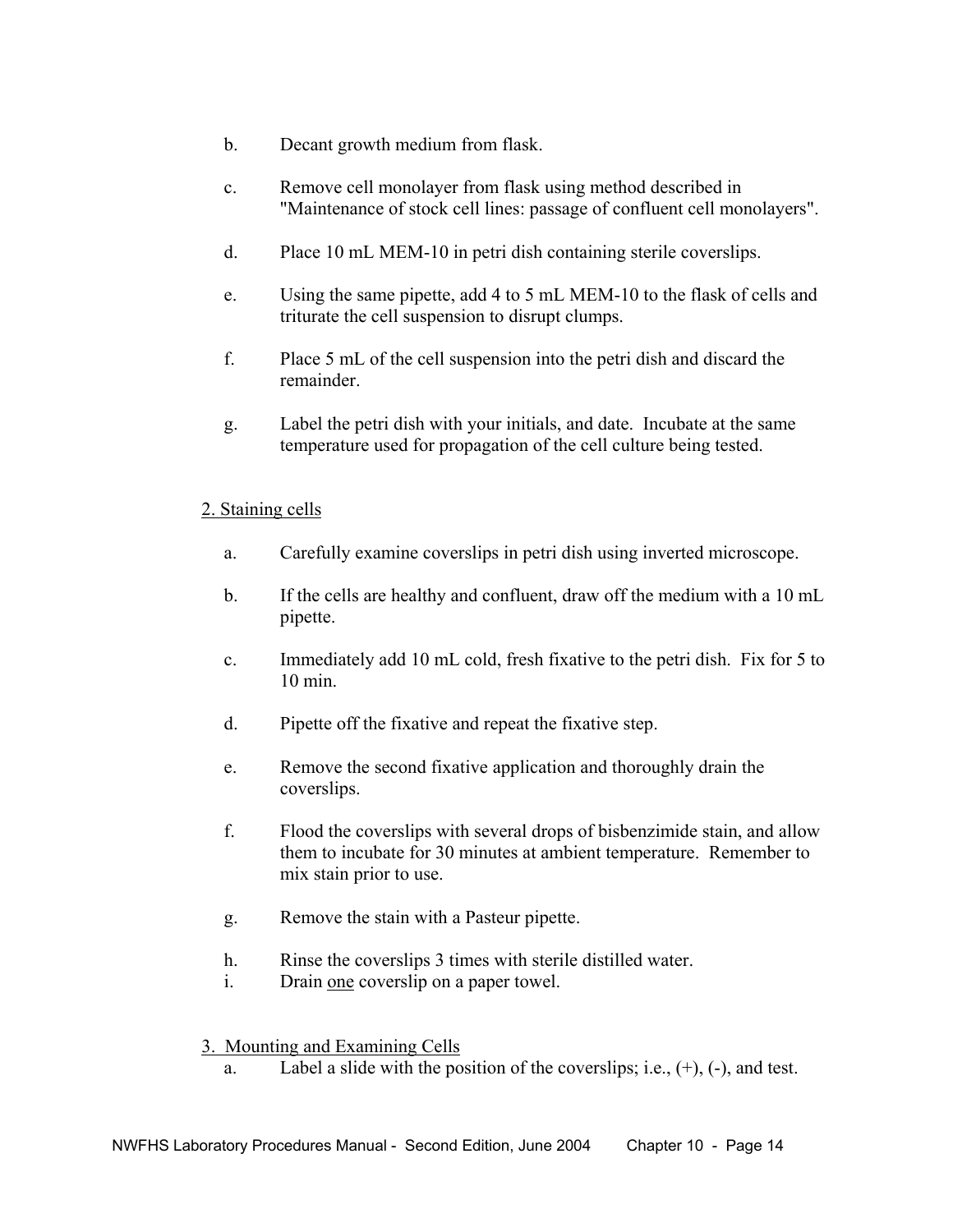- b. Place 3 drops of mounting medium on the slide.
- c. Mount positive and negative controls and test coverslips **cell side up** on the microscope slide.
- d. Add an additional drop of mounting medium to the top surface of each coverslip.
- e. Place a 22x50 mm coverslip over all.
- f. Examine the slide using oil immersion with a fluorescence microscope for the presence of yellow-green fluorescent mycoplasma on the surface of individual cells.
- g. Compare the test samples to the negative control to assess the amount of non-specific background staining or fluorochrome debris that may occur.
- h. Compare any suspect samples to the positive control slide for size, location and staining intensity of any suspect bacteria.